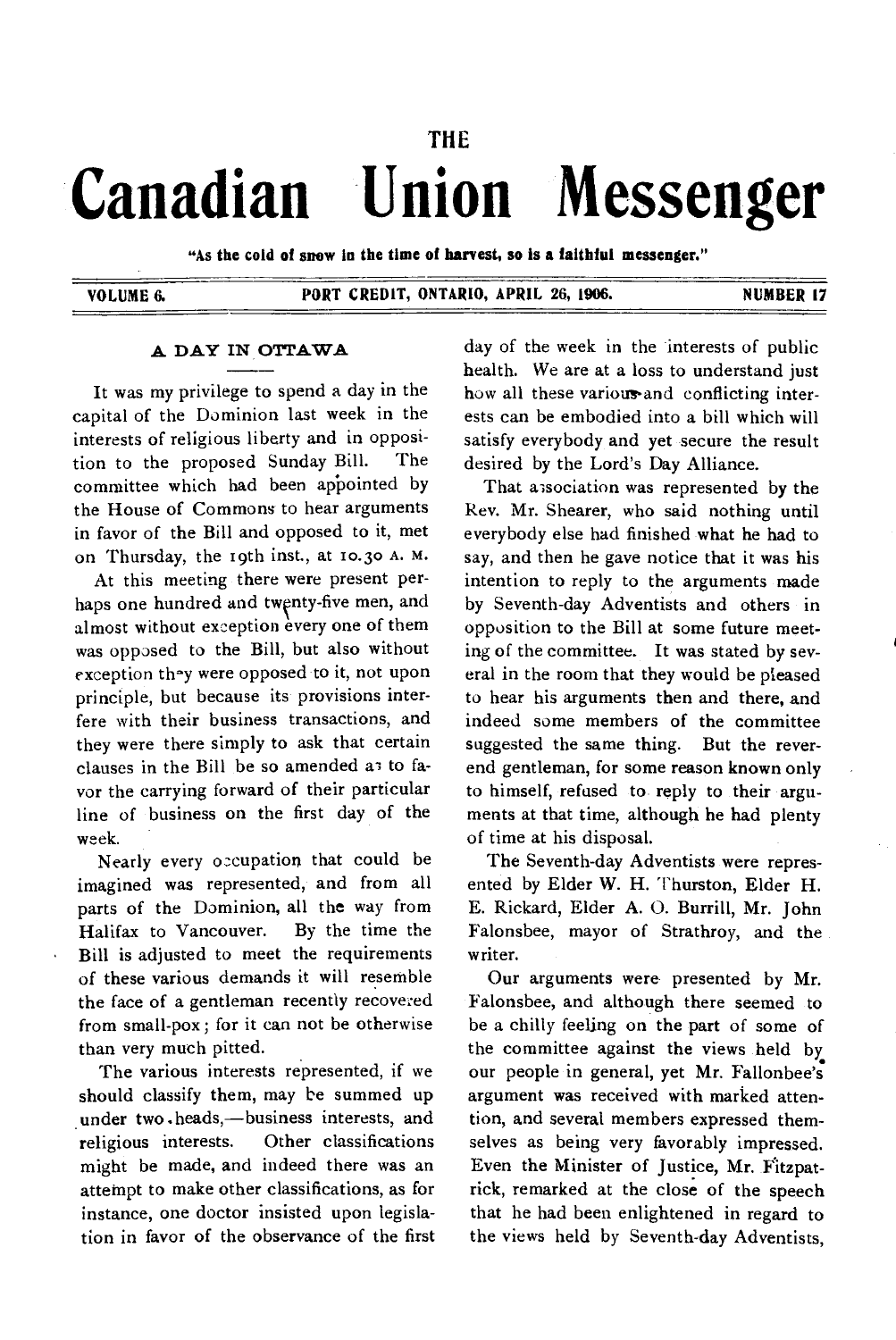and from the material point of view they certainly had a good argument.

We are of opinion that the committee will grant an exemption clause in favor of those who observe the seventh day as the Sabbath, including Jews and Seventh-day Adventists. We may be mistaken in this, but judging from the attitude of the committee, we have no reason to think otherwise, unless some influence is brought to bear upon them by the Lord's Day Alliance, and no doubt an attempt of this kind will be made. Mr. Shearer, the secretary of the Alliance, appeared before the Government some time ago, and, speaking in behalf of the deputation which had met the Government with him, he opposed granting an exemption clause to Seventh-day Adventists, and he stated before the committee that he had good reasons which he proposed to bring out at some future time.

No conclusion was arrived at by the committee as to the fate of the Sunday Bill, but there is no doubt that a Sunday law of some kind will be enacted. The committee adjourned until Tuesday, April 24, and will continue to sit day after day until the business is entirely disposed of.

In the ofternoon, Prince Arthur, the son of the Duke of Connaught, who is a brother to King Edward vii, reviewed the cadets in front of the Parliament Buildings. From a worldly point of view this was a very pleasant sight; but standing under the window of the room in which the committee had met in the morning we could not help contrasting the work which they were doing with that of the boys in the afternoon, each of them armed with a gun and teing instructed in the art of warfare. The legislators in the forenoon were trying to enact a law which would make people act as if they were pious, and the boys were being instructed in the afternoon to show their hatred of their fellowmen by going through with a sham battle.

We are glad to know that there are schools in our country and in other countries where the true principles of righteousness and peace are taught to the young men and young women who attend, rather than the principles of war; and I trust that those who are looking for the coming of the Lord will avail themselves of the privilege of attending these schools rather than those where war and strife is taught.

# **" MINISTRY OF HEALING "**

**NOT** mtich has been reported lately of the sale of "Ministry of Healing," and we would naturally conclude that not much was being done. Perhaps more is being done than is being reported.

I am pleased to say that in connection with my other work I have sold in all twenty-seven copies of this good book, and shall sell more during the summer. Those who have purchased the book and have had time to read it, even in parts, commend it highly. It is certainly one of the best books we have on the market.

It is to be hoped that every Sabbath-keeping family has purchased one for home reading, and that each family will have some part in placing it in the hands of others. A gentleman to whom I sold a copy a few weeks ago told me yesterday that the reading was of the very best, interesting and profitable.

Let all the people unite this summer in selling " Christ's Object Lessons " and "Ministry of He9ling," and thus assist our educational and medical work. If you can not sell a hundred, sell less. Sell a few at leas<sup>t</sup>. It will do you good to do some of this good work, and it will do others good too, and assist materially our institutions in doing good work.

If any have said, as a certain son spoken of in the Bible, that they would not, they will do well to do as he did, repent and go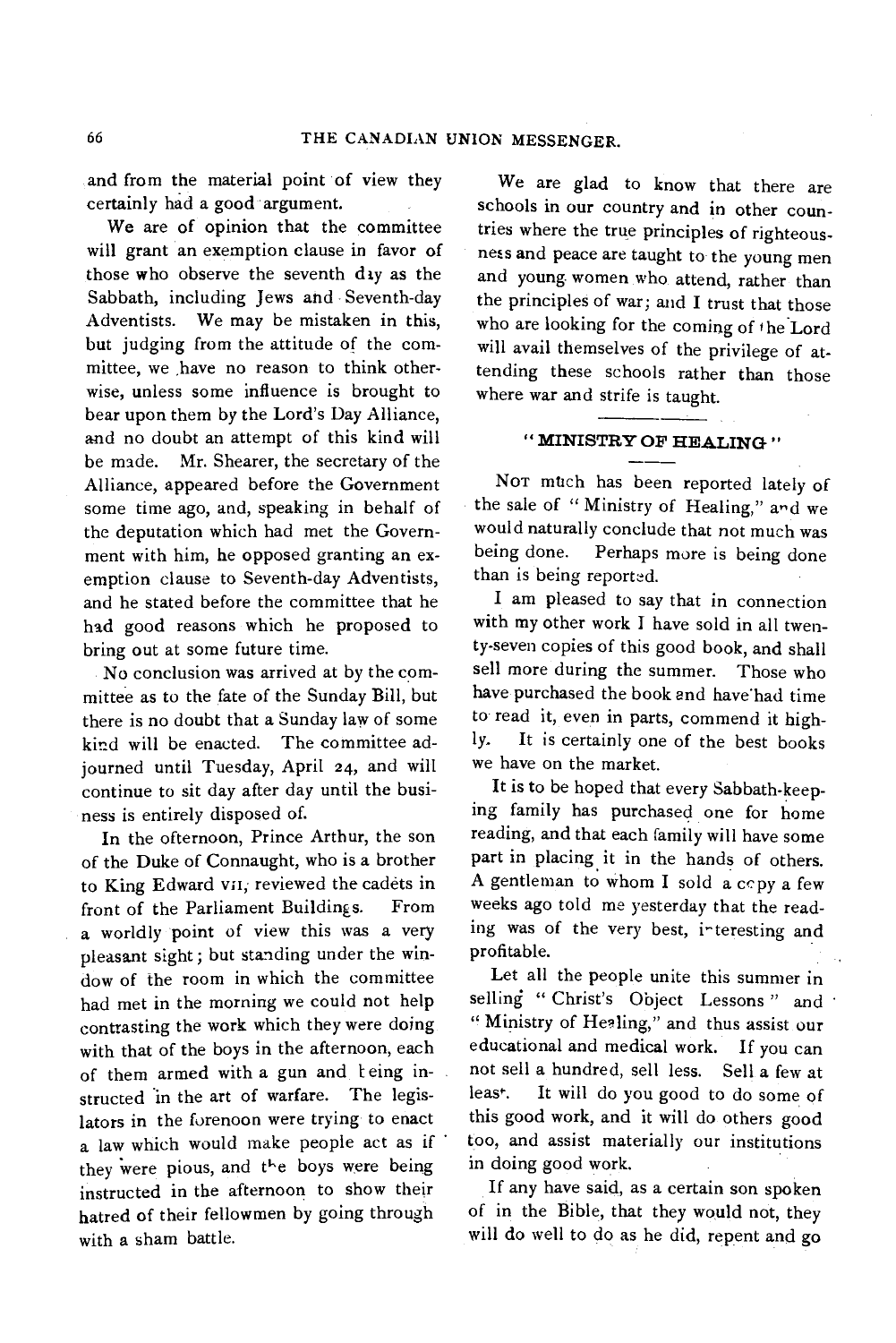to work, and share the blessing in distributing these good books.

This is something that all can have a part in, and we ask all our people to join us this summer, and do what they can to the glory of God and the advancement of his cause.

We would be pleased to have short reports from the lai y, giving their experience in handling our literature. This will encourage others who may not yet have entered into the work.

" Go work to-day in my vineyard," is the Master's call.

W H. THURSTON.

### **LORNEDALE ACADEMY**

ScHoot, opened Sunday, April 22, for the summer term. The first division of the summer term will consist of twelve weeks, closing the old school year, and finishing up the courses of study for the old year.

The school f mily consists of twenty with a prospect of one or two additional ones who will come in later. Ouite a number of those attending school at present intend to pay their way entirely in work. One or two more can be given employment in the same way if they see fit to come on those terms ; but let no one come without first corresponding with the manager, Mr. Herbert L. Knister, Lorne Park, Ont.

The condition of the farm is such that a abundant harvest may be expected under favorable conditions. About three acres of raspberries are being set out, and it is the intention of the management to plant out a large area of other small fru'ts and vegetables. A considerable order for fruit trees has also been pl- ced, and on their arrival will be properly cared for.

One student, Brother H. D. Carr, will continue his studies during the school year At present he is at Aurora assisting Brother Alfred Williams in getting a start in the canvassing work. Brother Williams has been a student at the school during the winter term.

A letter just received from Brother Carr states that last week he took orders for \$31 worth of books and delivered \$13.50 worth in addition. It would seem from this that the question of students canvassing has be-n very favorably settled. During the entire winter Brother Carr has spent a portion of each week in canvassing in the vicinity of the school, going over the same territory several times, with marked success each time, sometimes even taking the same book.

Some other students have been equally successful in the canvassing work. Among these we might mention Brother John Mc-Eachern and Brother Thomas Brown, who have spent their spare hours in this work, meeting with excellent success.

We are sorry to miss from the school the pleasant face of Brother Fred Boettger, who has been with us ever since the school opened. But we know from encouraging letters which we have received from him since he left us, that he is making a grand success in the canvassing work.

We trust that all those who are in attendance at the school will have the one object of entering some phase of the Lord's work, either as canvassers, sch ol teachers, ministers, Bible workers or medical missionaries.

# **OFFICE NOTES**

 $\mathcal{L}$ 

We wonder that more do not order the Year Book. It gives the address of every worker in the denomination. Price 25 cents.

We have just shipped to Brother J. Pengelly at Shelburne, Ont., a total of 953 books for his May delivery.

From far off Australia comes an order for 6s. 3d. (6 shillings, 3 pence, \$1.52) worth of religious liberty tracts.

Brethren H. D. Cair and John McEachern have been canvassing and delivering books in this vicin. ity the last week, with fair success.